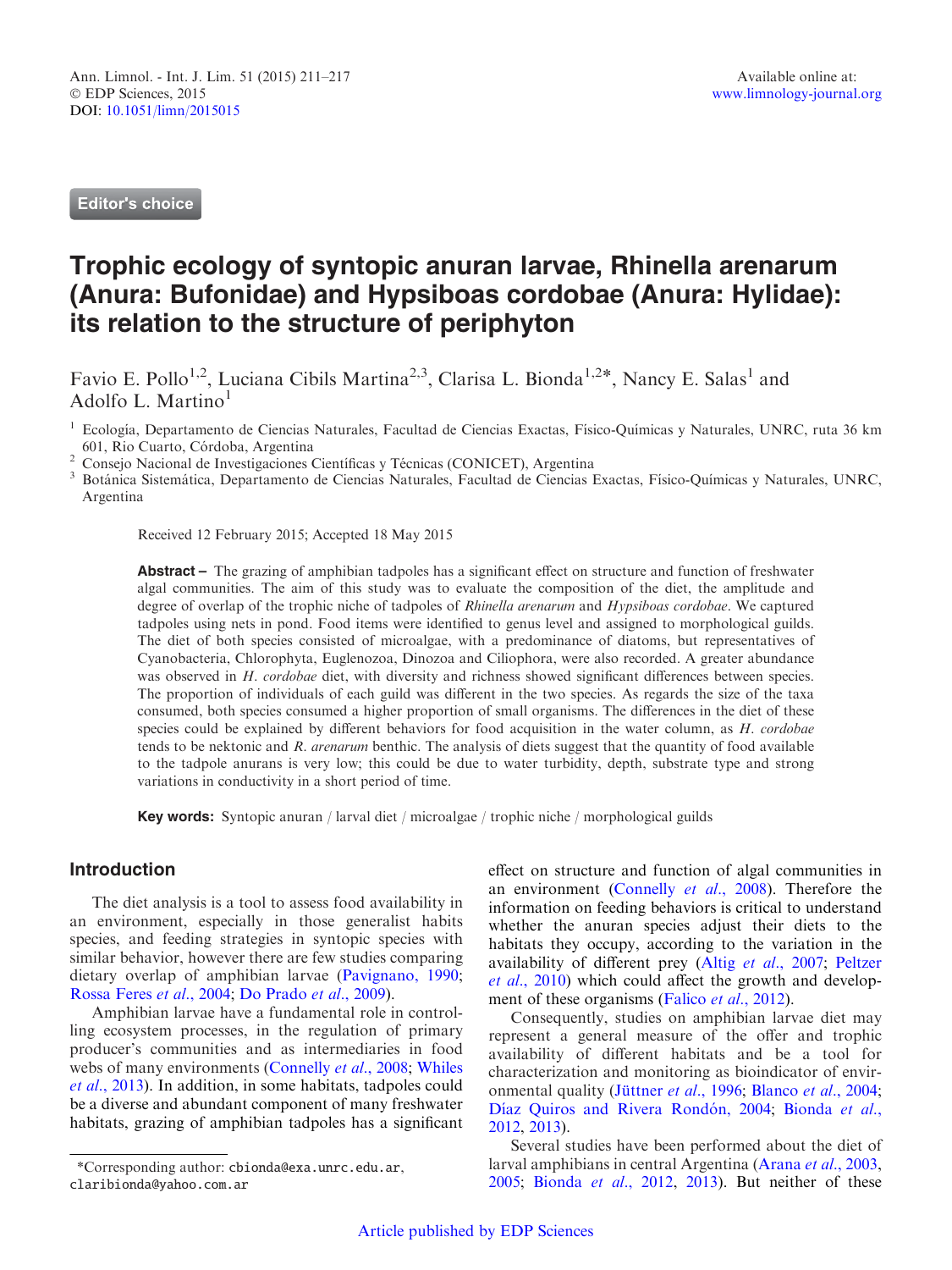studies has focused on analyzing dietary overlap between species and the structure and architecture of the consumed algal community, thus becoming the first reference to Argentina, contributing significantly to the theoretical framework of the ecology of neotropical tadpoles.

The aim of this study was to evaluate the diet composition, amplitude and degree of trophic niche overlap of larval anurans of Rhinella arenarum Hensel, 1867 and Hypsiboas cordobae Barrio, 1965 and its relation to the structure of periphyton.

# Materials and methods

## Study area

The study area is located in center-south of the Sierra de Comechingones, Córdoba, Argentina (32°50'34"S- $64^{\circ}79'30''W$ , 1200 m elevation.). Most part of the area is constituted by plutonic base, with high fluorine content, more than double the hosting metamorphic rock ([Coniglio](#page-5-0) et al.[, 2010\)](#page-5-0). This natural morphology in this area has contributed to the development of mines associate with the fluorite extraction, being the mine Cerros Negros; the only mine active at present since 1991.

The region is characterized by a climate within the domain semi-humid to semi-dry trend in the plains and mountains, with water deficit in winter ([Oggero and](#page-6-0) [Arana, 2012\)](#page-6-0). With respect to temperatures, the annual average is 17.2 °C; the maximum is  $34.0$  °C.

## Species of study

R. arenarum presents a neotropical distribution ([Frost,](#page-6-0) [2015](#page-6-0)), in a variety of habitats, including coastal environ-ments, rural or urban areas ([Lajmanovich](#page-6-0) et al., 2010); while, the distribution of H. cordobae is restricted to highlands of Córdoba and San Luis provinces, Argentina. This restricted distribution, to the highlands of central Argentina and with a broad altitudinal range, together with the report by the [IUCN \(2014\)](#page-6-0) as species with insufficient data, makes this species interesting for study ([Baraquet](#page-5-0) et al., 2013, [2015](#page-5-0)).

#### Sampling

In November 2013, using a hand net, six tadpoles of both species R. arenarum and H. cordobae between Gosner stages 30–39 ([1960\)](#page-6-0) were collected, from artificial ponds of approximately  $15 \times 25$  m, vegetated with Typha sp. where sediments precipitate due to the flotation process that uses the mine. The captured larvae were anesthetized with a solution of chloroethylene and fixed in buffer formalin.

Water temperature, pH, electrical conductivity, salinity and total dissolved solids were recorded with digital equipment TestTM 35-Series Multiparameter 35425-10.

In order to qualitatively determine the algal community present at the sampling site, three replicates of epiphyton (macrophytes) and epipelon (sediment) of the ponds were collected for identification under a 40x optical microscope.

## Analysis of the diet

Under a stereoscopic microscope complete intestine of 12 larvas was removed and their contents were analyzed (only first third) according to [Bionda](#page-5-0) et al. (2012). For species identification, a Zeiss optic microscope was used. For taxonomic analysis, specific bibliography for each particular group was used, and names were updated according to [Spaulding](#page-6-0) et al. (2010), Komárek and [Hauer \(2013\)](#page-6-0) and, [Guiry and Guiry \(2014\)](#page-6-0). The counts were performed by direct methods at 400x magnification with slide and coverslip of  $24 \times 50$  mm following transects along the coverslip (Gómez et al., 2009, [Rimet and](#page-6-0) [Bouchez, 2011\)](#page-6-0). The counting unit was the individual (cell, coenobium or colony) and for filamentous algae a 30  $\mu$ m length was counted as a single cell (Hill *et al.*[, 2000\)](#page-6-0). Algal density estimation was based on Villafane and Reid [\(1995\)](#page-6-0).

The frequency of occurrence  $(FO\%$ , percentage of individuals that consumed a given category of prey) and numerical frequencies  $(N\%)$  for each food item were calculated. Rank-abundance curves were constructed to analyze and show graphically the dominance of certain groups and the presence of rare taxa, and whether these relationships changed between species.

Total algal abundance was compared between species using the non-parametric Kruskal–Wallis test, because this variable did not meet the assumptions of analyses of variance (ANOVA). To describe the dietary diversity among different populations, diversity index (H) according to [Shannon and Weaver \(1949\)](#page-6-0) was calculated. Furthermore, we measured the evenness (E) for each population diet following [Magurran \(1987\).](#page-6-0) These structural attributes were compared using one-way ANOVAs.

Rarefaction method was performed using Estimates version 8.2.0 [\(Colwell, 1997\)](#page-5-0) to contrast the average diet diversity and richness in populations with different sample sizes. All algal taxa were grouped in three ecological guilds, low profile, high profile and motile species proposed by [Passy \(2007\)](#page-6-0) and [Passy and Larson \(2011\)](#page-6-0). The low profile guild comprises species of short stature, including prostrate, adnate, solitary centrics and slow moving species. Unicellular, colonial or filamentous algae extending higher on the substrate, comprising the high profile guild; and fast-moving biraphid diatoms or flagellated soft algae the motile guild. ANOVA were performed to compare the abundance and proportion of algae assigned to each morphological guild within species.

According to [Rimet and Bouchez \(2011\)](#page-6-0), the taxa were assigned to five classes considering its biovolume (in  $\mu$ m<sup>3</sup>):  $C_1$  consists of taxa with less than 99  $\mu$ m<sup>3</sup>,  $C_2$  between 100 and 299  $\mu$ m<sup>3</sup>, C<sub>3</sub> between 300 and 599  $\mu$ m<sup>3</sup>, C<sub>4</sub> between 600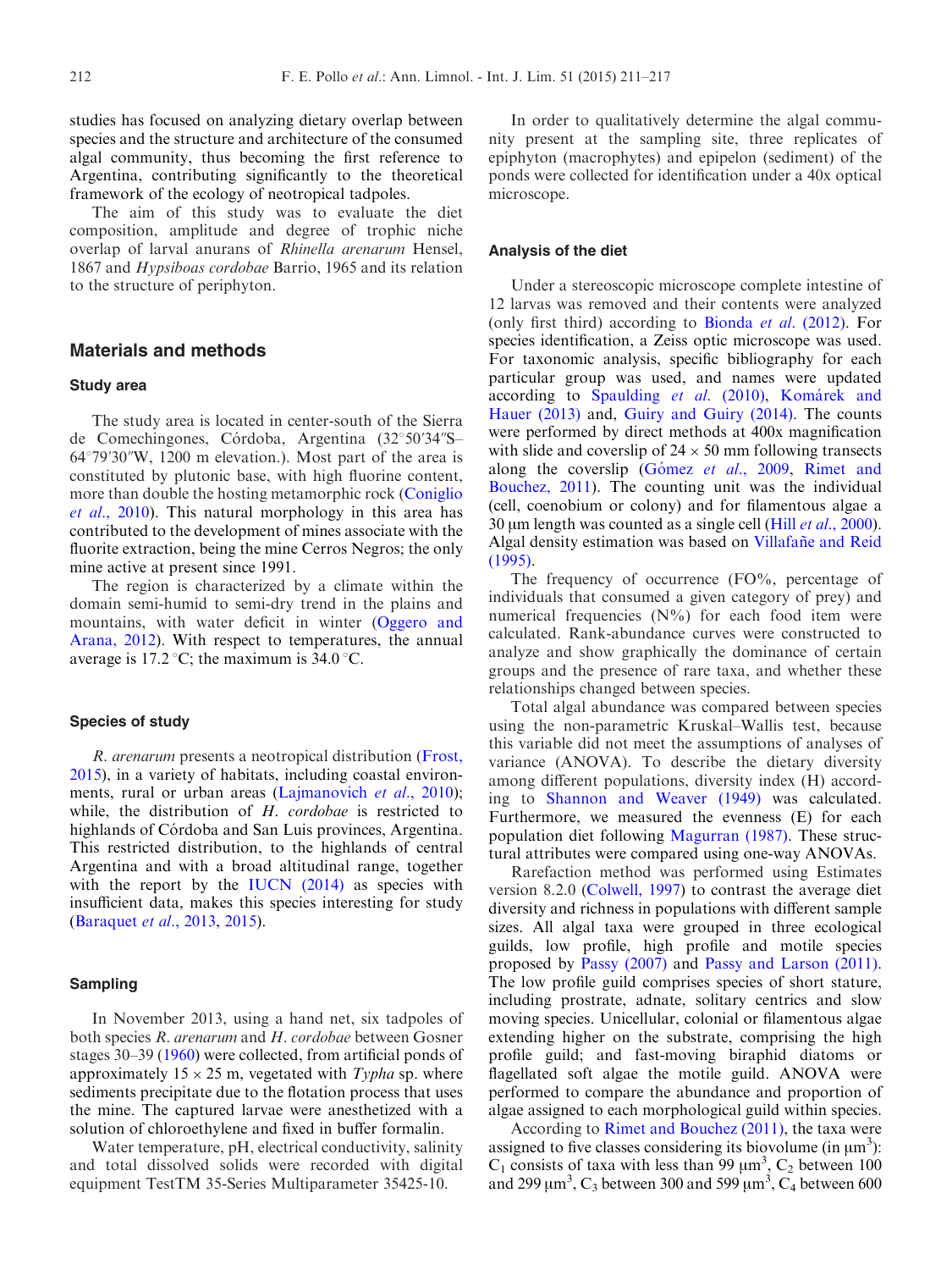|                        | R. arenarum |       | H. cordobae                                        |       |
|------------------------|-------------|-------|----------------------------------------------------|-------|
|                        | $N(\%)$     | FO(%) | $\overline{\mathrm{N} \left( \frac{0}{0} \right)}$ | FO(%) |
| Division Cianobacteria |             |       |                                                    |       |
| Chroococcus            | 0.46        | 33    | 0.05                                               | 83    |
| Jaaginema 1            | 2.09        | 83    | 5.12                                               | 100   |
| Oscillatoria           | 1.20        | 33    | 3.36                                               | 83    |
| Division Chlorophyta   |             |       |                                                    |       |
| Closteriopsis          |             |       | 0.25                                               | 100   |
| Division Ochrophyta    |             |       |                                                    |       |
| Achnanthidium          | 34.41       | 100   | 23.48                                              | 100   |
| Cocconeis              | 0.40        | 33    | 0.42                                               | 50    |
| Encyonema              | 0.12        | 50    | 0.04                                               | 33    |
| Encyonopsis            | 8.97        | 83    | 4.54                                               | 83    |
| Fragilaria             | 1.53        | 50    | 1.17                                               | 83    |
| Gomphonema             | 0.43        | 33    | 0.10                                               | 67    |
| Halamphora             | 0.23        | 67    | 0.24                                               | 67    |
| Navicula               | 8.2         | 100   | 32.31                                              | 83    |
| Nitzschia              | 39.7        | 100   | 17.54                                              | 83    |
| Rhopalodia             | 0.11        | 50    | 0.57                                               | 50    |
| Phylum Euglenozoa      |             |       |                                                    |       |
| Euglena                | 0.10        | 17    | 2.96                                               | 83    |
| Phylum Dinozoa         |             |       |                                                    |       |
| Peridinium             | 1.25        | 83    | 0.06                                               | 67    |

Table 1. Percent (N%) and occurrence frequencies (FO%) of the more abundant algal genera (FO > 50%) recorded in the gut contents of Rhinella arenarum and Hypsiboas cordobae tadpoles.

and 1499  $\mu$ m<sup>3</sup> and C<sub>5</sub> greater than 1500  $\mu$ m<sup>3</sup>. ANOVA were performed to compare the abundance and proportion of algae assigned to each size in the diet of each species. Analyses were performed using InfoStat ([Di](#page-5-0) [Rienzo](#page-5-0) et al., 2012).

We calculated dietary overlaps using Pianka's index ([Pianka, 1973\)](#page-6-0). Overlap values of 1.0 indicate identical diets or food volume, whereas overlap values of 0 indicate total dissimilarity in food items. Intermediate values are established as proposed by [Peltzer](#page-6-0) et al. (2010) at the following levels: high  $(>0.7)$ , intermediate  $(0.4-0.7)$  or low  $(< 0.4)$ .

# **Results**

The previous analysis of the availability of food revealed a low algal density with Nitzschia sp., Navicula sp., Achnanthidium sp. and Euglena sp., as the most frequent genera.

Six tadpoles for each species were analyzed. The diet of the two species consisted mainly of microalgae belonging to 44 genera (Table 1). There was a predominance of diatoms (95 and 83% R. arenarum and H. cordobae, respectively) but representatives of Cyanobacteria, Chlorophyta, Euglenozoa, Dinozoa and Ciliophora were also recorded, the last one only in  $H$ . *cordobae* diet. In a smaller proportion, plant tissue, reproductive structures of fungi and rotifers were found in the diet.

The analysis of the diet of tadpoles of R. arenarum and H. cordobae revealed that the abundance of consumed algae was very different, with greater algal density in the gut of  $H$ . *cordobae* larvae (Fig. 1). In the diet of



Fig. 1. Range-abundance curves of taxa recorded in the diet of Rhinella arenarum and Hypsiboas cordobae. The number of individuals is represented by  $cm<sup>2</sup>$ . Genera with abundances higher than  $1\%$  are indicated.

R. arenarum the abundance of the most common genera was less than  $50.000$  individuals cm<sup>2</sup>, while in larvae of H. cordobae the abundance of the most consumed genera was above the 100.000 individuals  $\text{cm}^2$ , 2x the consumed by the other species. It was also observed that the composition of the diet of each species was different, with different dominant species (Fig. 1). In the diet of R. arenarum the most abundant genera were Nitzschia sp. and Achnanthidium sp., representing almost 40% of the diet composition. However, in the diet of H. cordobae in addition to the genera mentioned for R. arenarum, Navicula sp., Euglena sp., filamentous cyanobacteria and ciliates became important.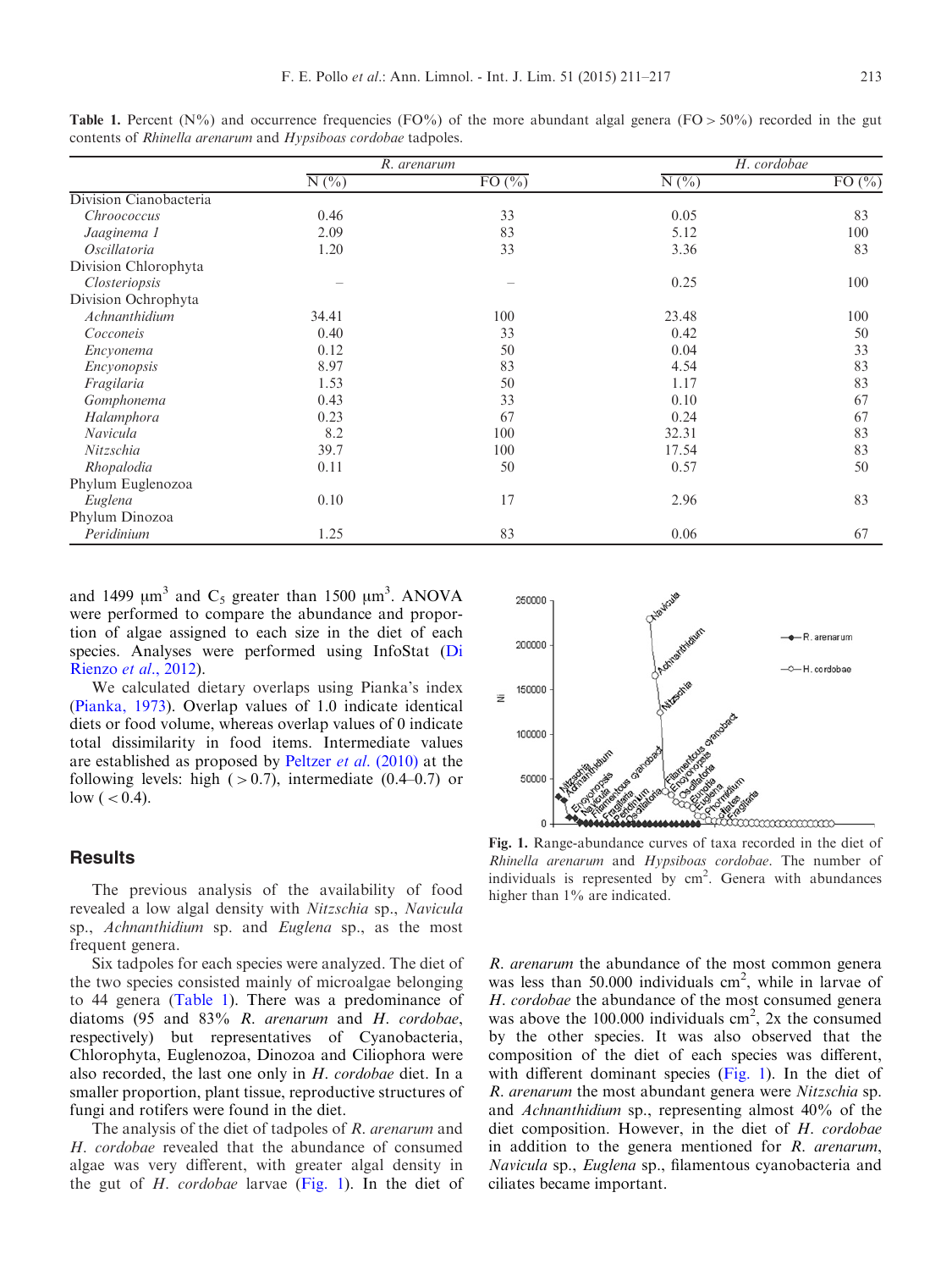

Fig. 2. Structural attributes of the algal community in the diet of Rhinella arenarum (black) and Hypsiboas cordobae (white) tadpoles. Means and standard errors are shown.

As to the structural attributes of the algal community consumed by the tadpoles a greater algal abundance was observed in the diet of H. cordobae (Kruskal–Wallis,  $H=6.56$ ;  $P<0.01$ , Fig. 2). The diversity, evenness and richness in the diet showed no significant differences between species (diversity,  $F_{1,10} = 0.001$ ;  $P = 0.97$ ; evenness,  $F_{1,10} = 2.37$ ;  $P = 0.15$  and richness  $F_{1,10} = 3.74$ ;  $P=0.08$ ). However, the rarefaction technique revealed that the diversity and richness of consumed algae in the diet showed significant differences between species (diversity,  $F_{2,9} = 14.26$ ;  $P < 0.001$ ; richness  $F_{2,9} = 3.74$ ;  $P < 0.05$ ).

The proportion of individuals of each guild in the diet of the two species was different  $(F_{2,15}=3.91; P<0.05$  for *H. cordobae* and  $F_{2,15} = 25.12$ ; *P* < 0.0001 for *R. arenarum*, Fig.  $3(a)$ ), with a higher proportion of motile organisms and low profile in H. cordobae and motile organisms in the diet of R. arenarum. However, the density of motile organisms in the diet of H. cordobae was higher, but may be due to the great variability of this variable no significant differences were found (Kruskal–Wallis,  $H = 8.84$ ;  $P=0.19$ , Fig. 3(b)).

The diet of R. arenarum showed greater abundance of taxa of size classes 1 and 3 (Kruskal–Wallis,  $H = 20.02$ ;



Fig. 3. Proportion (a) and density (b) of the organisms of morphological guilds: high profile (H), low profile (L) and motile (M) in the diet of Rhinella arenarum (black) and Hypsiboas cordobae tadpoles (white).



Fig. 4. Density and proportion of organisms for the different size classes ( $C_1-C_5$ ,  $C_1$  being the smallest) in the diet of *Rhinella* arenarum and Hypsiboas cordobae tadpoles. Means and standard errors are shown. Letters show the results of post-hoc tests, mean values with the same letter are not significantly different.

 $P < 0.01$ ; Fig. 4); higher proportion of class 3 (60%) followed by organisms of size 1 (26%)  $(F_{4,25} = 80.37;$  $P < 0.001$ ). Similar results were found for the diet of H. cordobae, with greater abundance and proportion of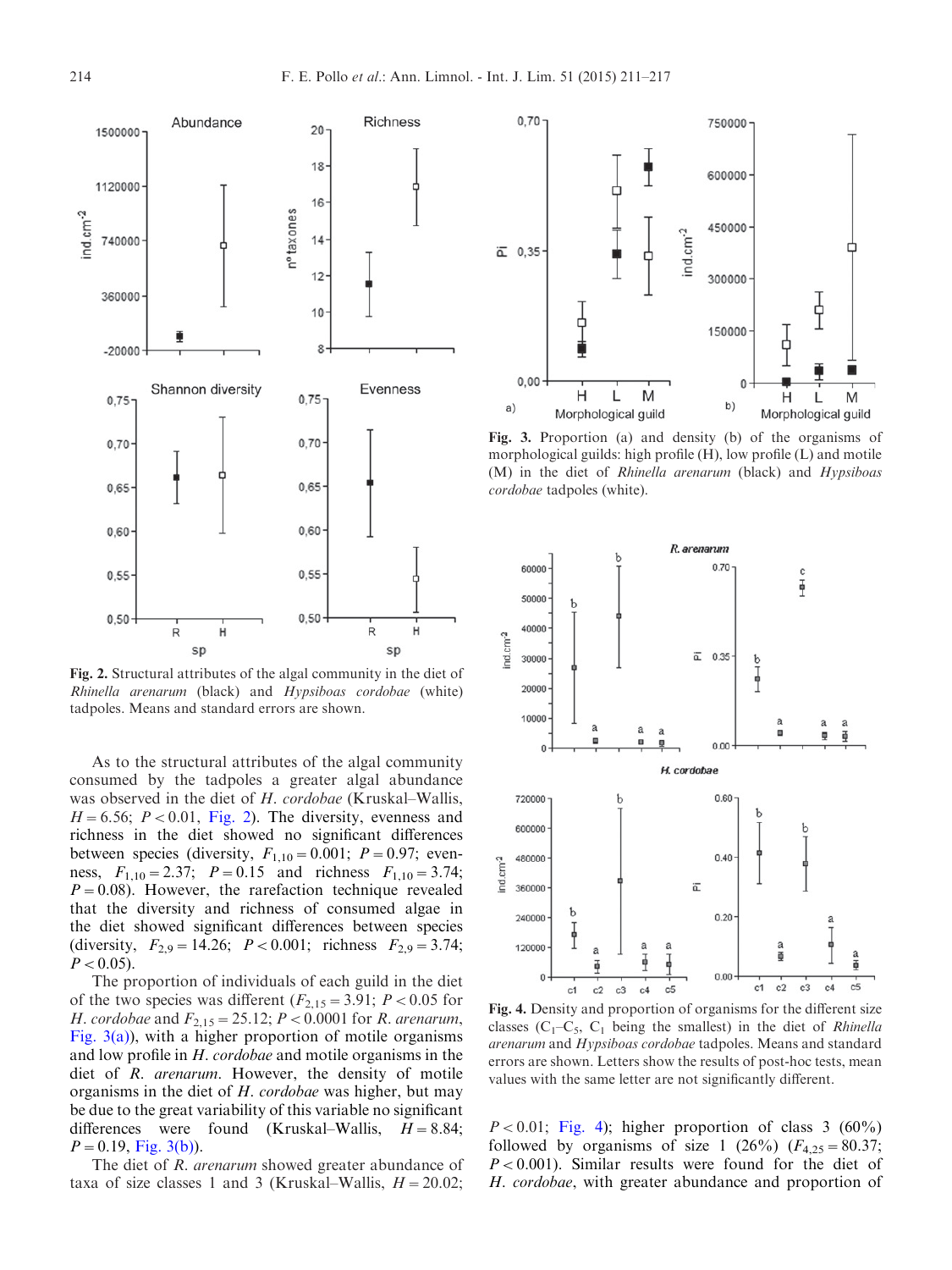organisms of size classes 1 and 3 (Kruskal–Wallis for abundance,  $H = 8.91$ ;  $P < 0.05$ , and for proportions,  $H = 19.05$ ;  $P < 0.001$ ), each of these size classes accounting for around 40% of the diet.

The general niches overlap was high  $(GQ=0.964)$ and the specific overlap indicated that R. arenarum overlapped intermediately to H. cordobae ( $SO = 0.612$ ), while H. cordobae had a low overlap on the diet R. arenarum  $(SO = 0.187)$ .

The mean values, standard deviation, minimum and maximum for the physico-chemical variables were: electrical conductivity  $(\mu S) = 1531.32 \pm 831.87$  (2.56– 1991); salinity (ppm) =  $434.97 + 446.02$  (1.32–957); total dissolved solids  $(ppm) = 109.09 \pm 21.96$   $(1.05-878);$  $pH = 8.64 \pm 0.24$  (8.13–8.94); water temperature  ${}^{\circ}C = 22.72 \pm 4.18$  (16–26.5). This showed that the environment presented strong variations in the studied period, mainly due to the difference between maximum and minimum values of variables.

## **Discussion**

The tadpoles of species, R. arenarum and H. cordobae, was found to coexist spatially but with variation in the use of trophic niche. The taxonomic composition of the diet of both species was different, and tadpoles of H. cordobae consumed a greater number of organisms. Furthermore, there were differences in the proportion of morphological guilds represented in the diet of each species. R. arenarum consumed greater proportion of motile algae, mainly represented by Nitzschia sp. Instead, in the diet of H. cordobae a higher proportion of motile algae were observed, represented by Nitzschia sp., Navicula sp., Euglena sp. and ciliates, and of low profile algae, mainly due to the abundance of Achnanthidium sp.

The trophic spectrum of tadpoles was in agreement with that of other species of benthic and nektonic tadpoles, mainly composed of animal remains, plant remains, diatoms and sediment [\(Lajmanovich and](#page-6-0) Fernández, 1995; Arana et al.[, 2003](#page-5-0); Echeverría et al., [2007](#page-6-0); [Bionda](#page-5-0) et al., 2012, [2013\)](#page-5-0). However, differences in resource use, type and size of prey consumed reported by the present paper suggested how species are structured to coexist in the same environment. In addition, this work represents one of the first contribution to the knowledge of the diet of syntopic amphibian larvae and its relationship to the architecture of periphyton.

The observed differences in the diet of these two species could be explained by differences in morphology (conformation of the buccal apparatus and buccopharyngeal cavity) and ecomorphological class assigned according to [Altig and Johnston \(1989\)](#page-5-0) and [McDiarmid and Altig](#page-6-0) [\(1999\)](#page-6-0), where R. arenarum belongs to benthic group and H. cordobae to nektonic. R. arenarum larvae were observed grouped on plant debris floating in the water body, while larvae of H. cordobae swam through the water column. In this sense, [Duellman and Trueb \(1986\)](#page-5-0) stated that partitioning of resources among anuran species may

be due to differences in their position in the water column, a consequence of morphological adaptations for exploitation of specific microhabitats.

Moreover, [Rossa Feres](#page-6-0) et al. (2004) argued that the anuran species differ in their ability to ingest particles of different sizes, which can be another cause of partitioning of resources. However they found that the particle size did not explain the selection of food. Similarly, in our study both species consumed larger proportion of small algae, with less than  $600 \mu m^3$  biovolume, because most consumed genera, and also the most abundant in the environment, corresponded to these size categories (Navicula, Nitzschia and Achnanthidium).

The general trophic niche overlap between diets was high, in agreement with other studies [\(Pavignano, 1990](#page-6-0); [Rossa Feres](#page-6-0) et al., 2004). A high overlap could be due to the competition between species by use of common resources and limited, or lack of competition or a nonselective foraging strategy, thus the most frequent items in the environment will be the most frequent items in the diet ([Peltzer](#page-6-0) et al., 2010). Both scenarios are possible and additional data on resource availability and species interactions are needed for assessing trophic competence ([Peltzer](#page-6-0) et al., 2010). As to specific overlap, our results showed that *R. arenarum* overlaid their diet intermediately with H. cordobae, while H. cordobae presented a low overlap on the diet of R. arenarum, suggesting that there is a partitioning of the food grade. Other authors have reported a high overlap in diets of larval amphibians; however [Lajmanovich \(1997,](#page-6-0) [2000](#page-6-0)) established that space and time can be much more important than resource partition in organizing tadpoles' communities. In this sense, both species could coexist as there is a significant temporal partition between their larval periods. The larvae of the genus Hypsiboas that inhabiting the mountains of central Argentina have a very long larval period, finding larval forms during the spring, summer, fall and even winter ([Palermo, 1985\)](#page-6-0). For its part R. arenarum larvae, possess a more limited larval period, between spring and early summer ([Cei, 1980\)](#page-5-0). These characteristics suggest a significant temporal partition; however, H. cordobae would have a greater overlap in the larval cycle of R. arenarum than vice versa. However, further studies could analyze the survival and development of these larvae, and ultimately assess the success in the larval recruitment, as well as the degree of overlap or competition between both species.

Availability of prey has proven to be one of the most important factors determining the diet of amphibians, but resources are complex to measure and generally not included in studies of diet of anurans [\(Peltzer](#page-6-0) et al., [2010\)](#page-6-0). The semi-quantitative analysis of periphyton of the sampling site, that provided us an estimate of the availability of food in the ponds, revealed a low algal density, dominated by a few genera of algae. This is consistent with that recorded in the gut contents of the larvae and, as there were no preferences for some food items, confirms that their diets are good indicators of abundance and species composition of the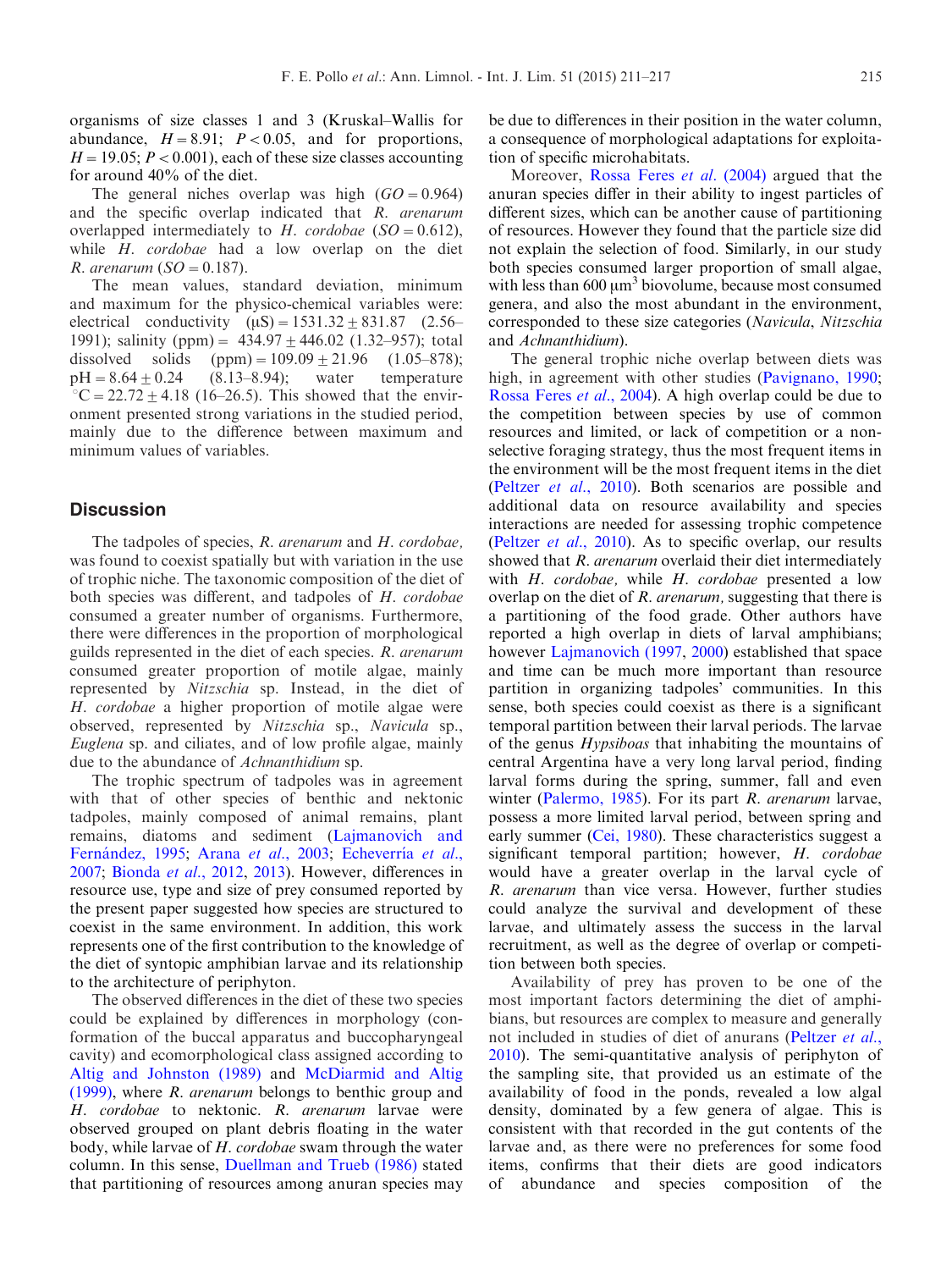<span id="page-5-0"></span>environment (Lajmanovich and Fernández, 1995; Bionda et al., 2012).

Different studies demonstrate that grazing anurans larvae influences the periphyton, thereby acting as ecosystem engineers ([Kupferberg, 1997;](#page-6-0) [Mallory and](#page-6-0) [Richardson, 2005](#page-6-0); Connelly et al., 2008, 2014). This influence might be negative, as a result of the elimination of algae by direct grazing causing changes to the species composition of periphyton community, or positive, due to an increase in the surface area available for periphyton can colonize given the removal of detritus and adhered matter (Baffico and Úbeda, 2006; [Holomuzki](#page-6-0) et al., 2010).

In both species intestinal contents presented a predominance of microalgae characteristics of anthropic environments, as some species from genera Navicula and Nitzschia, indicators of environmental conditions in various water bodies (Díaz Quiros and Rivera Rondón, 2004; Bionda et al., 2012), are resistant to high electrical conductivity and organic contamination (Ramirez and Plata Díaz, 2008; [Yucra and Tapia, 2008](#page-6-0)). The predominance of the genus Euglena could indicate elevated content of organic matter in these ponds ([Fabrizi, 2010](#page-6-0)). However, taxa reported by Arana et al. (2003) in the diet of H. cordobae of the high mountains of central Argentina are characteristic of environments slightly modified by human activity.

This study represents a first approach to the assessment of food ecology in syntopic species of amphibians and their relationship with the periphyton in the region, therefore constitutes a significant contribution to the theoretical framework in ecology of neotropical tadpoles. Further research is required about the food availability in natural and impacted environments. The importance of using the diet of larval amphibians as indicators of environmental quality and adaptation strategies of species to their environment is highlighted, as well as the overlap in diets as an indicator of the degree of competition or differentiation of trophic niches in syntopic species.

Acknowledgements. We thank the Argentinean National Research Council for Science and Technology (CONICET), SeCyT UNRC (PPI 18/C416) y FONCyT (PICT 2012-0932). The authors gratefully acknowledge the company Fluorite Córdoba SA allowing access to the area of Los Cerros Negros mine and the provided logistic support.

## **References**

- Altig R. and Johnston G.F., 1989. Guilds of anuran larvae: relationships among developmental modes, morphologies and habitats. Herpetol. Monogr., 3, 81–109.
- Altig R., Whiles M.R. and Taylor C.L., 2007. What do tadpoles really eat? Assessing the trophic status of an understudied and imperiled group of consumers in freshwater habitats. Freshwater Biol., 52, 386–395.
- Arana M., Salas N., Correa A. and di Tada I., 2003. Dieta de la larva de Hyla pulchella cordobae BARRIO, 1965 (Anura: Hylidae) en Pampa de Achala Córdoba Argentina. Bol. Asoc. Herpetol. Esp., 14, 1–2.
- Arana M., Correa A., Salas N. and di Tada I., 2005. Dieta de larvas de Melanophryniscus stelzneri stelzneri (WEYENBERGH, 1874) (Anura, Bufonidae) de Atos Pampa, provincia de Córdoba, Argentina. Bol. Asoc. Herpetol. Esp., 15, 109–110.
- Baffico G.D. and Úbeda C.A., 2006. Larval diet of the frog Alsodes gargola (Leptodactylidae: Telmatobiinae) and some ecological considerations on its role in alpine and mountain aquatic environments in Patagonia. Amphibia-Reptilia., 27, 161–168.
- Baraquet M., Salas N.E. and Martino A.L., 2013. Advertisement calls and interspecific variation in Hypsiboas cordobae and Hypsiboas pulchellus (Anura, Hylidae) from central Argentina. Acta Zool. Bulg., 65, 479–486.
- Baraquet M., Grenat P.R., Salas N.E. and Martino A.L., 2015. Geographic variation in the advertisement call of Hypsiboas cordobae (Anura, Hylidae). Acta Ethol., 18, 79–86.
- Bionda C., Gari N., Luque E., Salas N., Lajmanovich R., Martino A., 2012. Ecología trófica en larvas de Rhinella arenarum (Anura: Rhinellanidae) en agroecosistemas y sus posibles implicaciones para la conservación. Rev. Biol. Trop., 60, 771–779.
- Bionda C., Luque E., Gari N., Salas N.E., Lajmanovich R.C. and Martino A.L., 2013. Diet of tadpoles of Physalaemus biligonigerus (Leiuperidae) from agricultural ponds in the central region of Argentina. Acta Herpetologica, 8, 141–146.
- Blanco S., Ector L. and Becares E., 2004. Epiphytic Diatoms as water quality indicators in Spanish shallow lakes. Vie Milieu., 54, 71–79.
- Cei J.M., 1980. Amphibians of Argentina, Monit, Zool. Ital. Monogr. 2, Nuova Serie, Firenze, Italy.
- Colwell R.K., 1997. EstimateS: Statistical estimation of species richness and shared species from samples. Version 5.
- Coniglio J., D'eramo F.J., Pinotti L.P., Demartis M., Agulleiro Insúa L.A. and Petrelli H.A., 2010. Control estructural de las mineralizaciones de fluorita del batolito Cerro Áspero, sierras pampeanas de Córdoba. Rev. Asoc. Geol. Argent., 67, 507-520.
- Connelly S., Pringle C.M., Bixby R.J., Brenes R., Whiles M.R., Lips K.R., Kilham S. and Huryn A.D., 2008. Changes in stream primary producer communities resulting from largescale catastrophic amphibian declines: can small-scale experiments predict effects of tadpole loss? Ecosystems, 11, 1262– 1276.
- Connelly S., Pringle C.M., Barnum T., Hunte-Brown M., Kilham S., Whiles M.R., Lips K.R., Colón-Gaud C. and Brenes R., 2014. Initial versus longer-term effects of tadpole declines on algae in a Neotropical stream. Freshwater Biol., 59, 1113–1122.
- Díaz Quiros C. and Rivera Rondón C.A., 2004. Diatomeas de pequeños ríos andinos y su utilización como indicadoras de condiciones ambientales. Caldasia, 26, 381–394.
- Di Rienzo J.A., Casanoves F., Balzarini M.G., Gonzalez L., Tablada M. and Robledo C.W., 2012. InfoStat versión 2012, Grupo InfoStat, FCA, Universidad Nacional de Córdoba, Argentina.
- Do Prado V.H.M., Fonseca M.G., de Almeida F.V.R., Neechi O. Jr. and Rossa-Feres D.C., 2009. Niche occupancy and the relative role of micro-habitat and diet in resource partitioning among pond dwelling tadpoles. S. Am. J. Herpetol., 4, 275–285.
- Duellman W.E., Trueb L., 1986. Biology of Amphibians, Mc Graw-Hill Inc., USA.